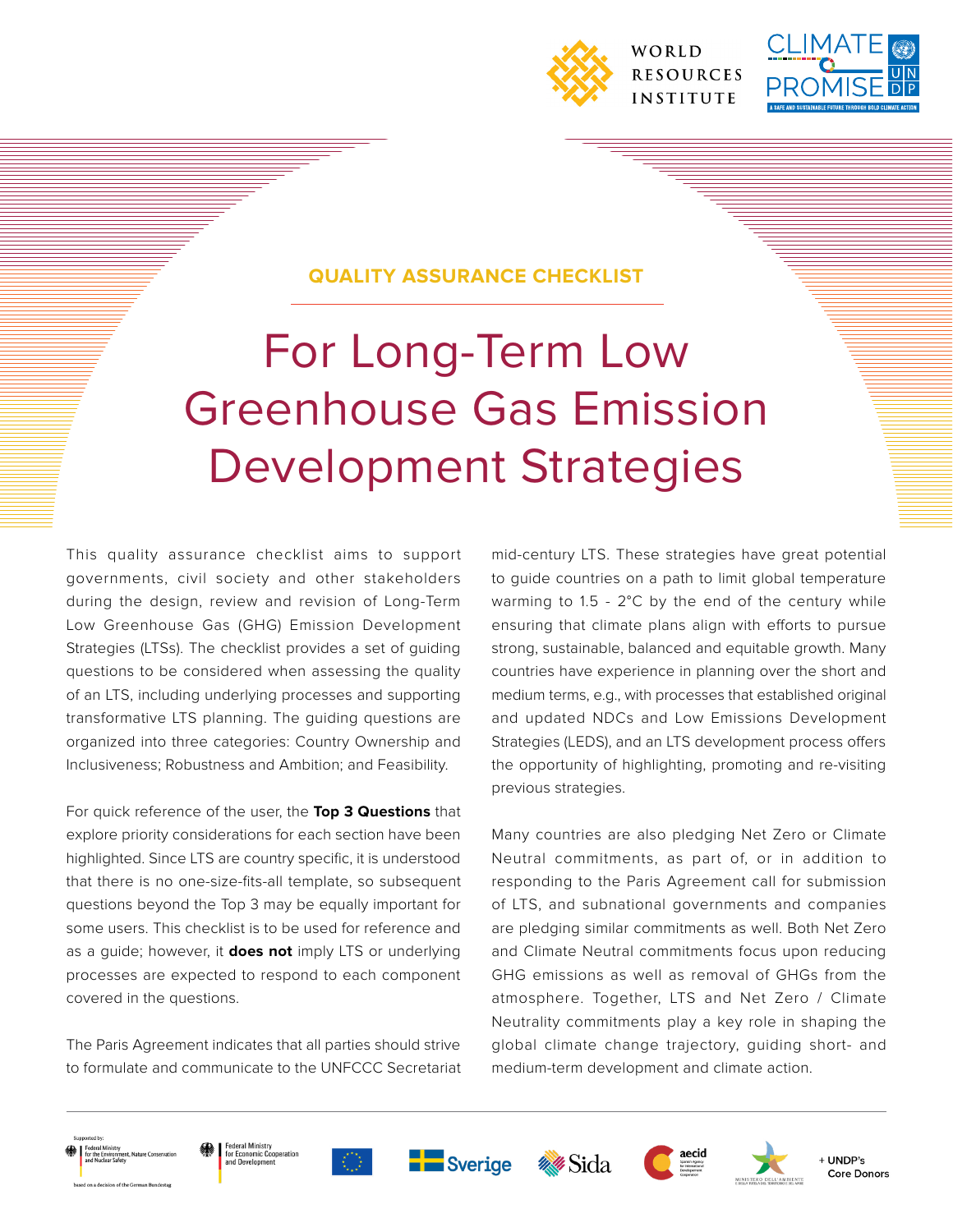# **1. COUNTRY OWNERSHIP AND INCLUSIVENESS**

This section focuses on efforts to strengthen country ownership through an inclusive engagement process, taking a whole-of-government approach, and engaging across society in the design and implementation of the enhanced NDC. Key considerations include:

#### **1.1 MANDATE AND PLANNING**

<u>Manual</u>

|    |                                                                                                                                                                                              | Yes | No | Partially | N/A |
|----|----------------------------------------------------------------------------------------------------------------------------------------------------------------------------------------------|-----|----|-----------|-----|
| 1. | Is there a national mandate to establish an LTS?                                                                                                                                             |     |    |           |     |
| 2. | Are LTS and Nationally Determined Contribution<br>(NDC) processes and key aspects mutually reinforcing,<br>and do these climate planning documents guide the<br>formulation of one another?  |     |    |           |     |
| 3. | Are linkages drawn between the LTS and relevant<br>development goals such as SDGs including poverty<br>reduction and the creation of decent work and quality<br>jobs, and COVID-19 recovery? |     |    |           |     |
| 4. | Does the vision and content of the LTS consider all<br>appropriate national, sectoral and/or sub-national data<br>and models such as current GHG emission levels?                            |     |    |           |     |
| 5. | Does the LTS consider all appropriate plans, policies<br>and strategies?                                                                                                                     |     |    |           |     |
| 6. | Are the goals within the LTS embedded into a<br>legal or regulatory framework or are future legal<br>frameworks being considered?                                                            |     |    |           |     |
| 7. | Are there clearly defined responsibilities such as an<br>empowered central entity responsible for leading LTS<br>development and its implementation?                                         |     |    |           |     |
| 8. | Does the LTS consider the synergies between<br>mitigation and adaptation efforts?                                                                                                            |     |    |           |     |

**COMMENTS (Mandate and Planning Section):**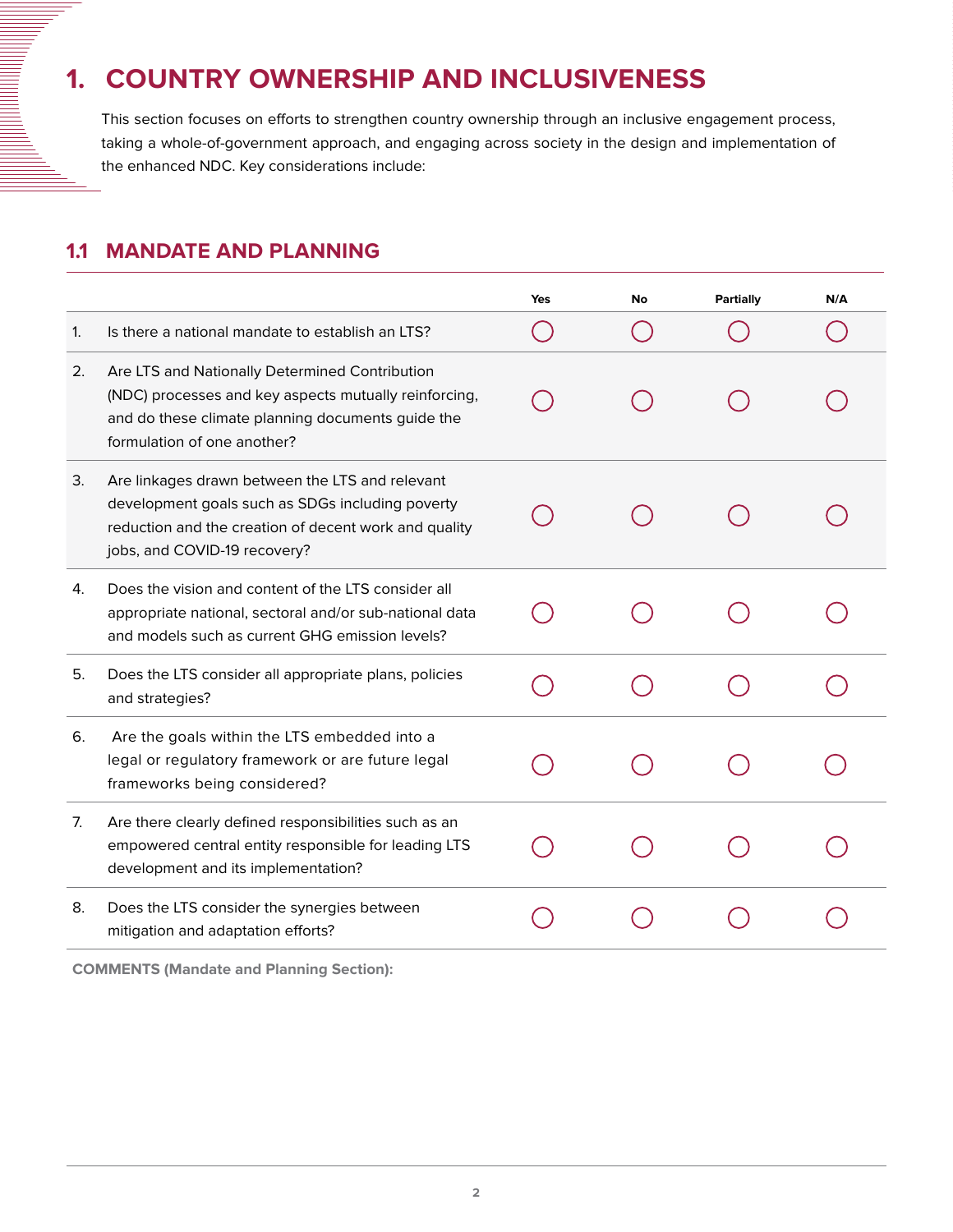# **1.2 ENGAGEMENT AND INCLUSIVENESS**

|    |                                                                                                                                                                                                                                                                                                                                                                          | <b>Yes</b> | No | Partially | N/A |
|----|--------------------------------------------------------------------------------------------------------------------------------------------------------------------------------------------------------------------------------------------------------------------------------------------------------------------------------------------------------------------------|------------|----|-----------|-----|
| 1. | Is government support for the LTS secured at the<br>highest level with cross-government support to deliver?                                                                                                                                                                                                                                                              |            |    |           |     |
| 2. | Is broad engagement conducted with key ministries,<br>departments and agencies of government, including<br>planning and budget ministries and institutions<br>involved with LTS implementation?                                                                                                                                                                          |            |    |           |     |
| 3. | Have a diverse group of stakeholders (including<br>sub-national governments, the private sector,<br>financial sector including central banks and finance<br>institutions, civil society organizations, sectoral experts,<br>academia and vulnerable and marginalized groups<br>such as indigenous peoples) played an active role in<br>developing and reviewing the LTS? |            |    |           |     |
| 4. | Is the stakeholder engagement process transparent to<br>help stakeholders understand the goals and impacts of<br>the LTS and how their input was incorporated?                                                                                                                                                                                                           |            |    |           |     |
| 5. | Is a communications strategy (including a press<br>release) incorporated to target awareness raising,<br>advocacy efforts and/or education related to the LTS?                                                                                                                                                                                                           |            |    |           |     |
| 6. | Are stakeholder engagement processes strategically<br>designed to ensure those most impacted by the<br>implementation of the LTS vision are meaningfully<br>contributing to the LTS?                                                                                                                                                                                     |            |    |           |     |
| 7. | Does the LTS include measures to enhance<br>gender equality and women's economic<br>empowerment and leadership?                                                                                                                                                                                                                                                          |            |    |           |     |
| 8. | Does the LTS address the needs and roles of youths<br>and vulnerable populations including indigenous and<br>ageing populations?                                                                                                                                                                                                                                         |            |    |           |     |
| 9. | Has international cooperation been secured to share<br>lessons and collaborate?                                                                                                                                                                                                                                                                                          |            |    |           |     |

**COMMENTS (Engagement and Inclusiveness Section):**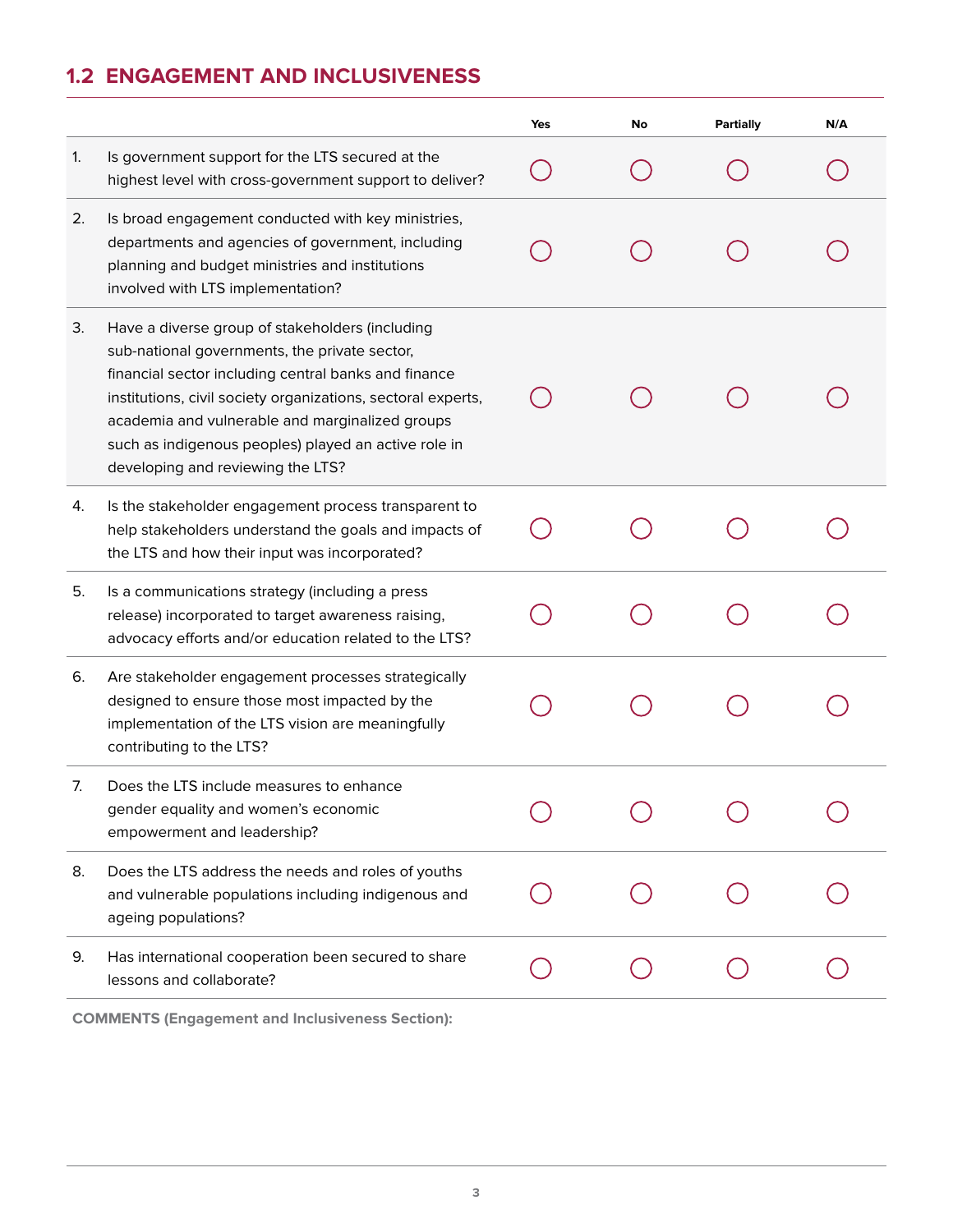## **1.3 MONITORING AND REVIEW**

|    |                                                                                                                                                                                                               | Yes | No | <b>Partially</b> | N/A |
|----|---------------------------------------------------------------------------------------------------------------------------------------------------------------------------------------------------------------|-----|----|------------------|-----|
| 1. | Are data (including GHG emissions), indicators and<br>methodologies specified to track progress over time in<br>a transparent manner and encouraging accountability?                                          |     |    |                  |     |
| 2. | Does the LTS include a continual review and revision<br>process with a clear objective, designated frequency<br>and method to ensure this remains evidence based<br>and guided by the best available science? |     |    |                  |     |
| 3. | Does the country have a monitoring framework,<br>including frequency and method, and a designated<br>authority to assess progress of LTS implementation?                                                      |     |    |                  |     |
| 4. | Is there a set duration and frequency for monitoring the<br>LTS, and is the LTS monitoring cycle aligned with the<br>5-year NDC cycle?                                                                        |     |    |                  |     |
| 5. | Are there ministries, agencies or independent bodies<br>identified that are responsible for the monitoring and<br>review process, including collecting, compiling and<br>analyzing data?                      |     |    |                  |     |
| 6. | Are required resources (e.g., technical, financial)<br>for the review and revision process specified and<br>sources identified?                                                                               |     |    |                  |     |
| 7. | Is the review process aligned with other domestic or<br>international processes, including the NDC revision cycle?                                                                                            |     |    |                  |     |
| 8. | Does the review process include validation by<br>independent experts (e.g., scientific committee)?                                                                                                            |     |    |                  |     |
| 9. | Are interim milestones that are SMART (specific,<br>measurable, attainable, relevant and timebound)<br>incorporated in the LTS?                                                                               |     |    |                  |     |
|    |                                                                                                                                                                                                               |     |    |                  |     |

**COMMENTS (Monitoring and Review Section):**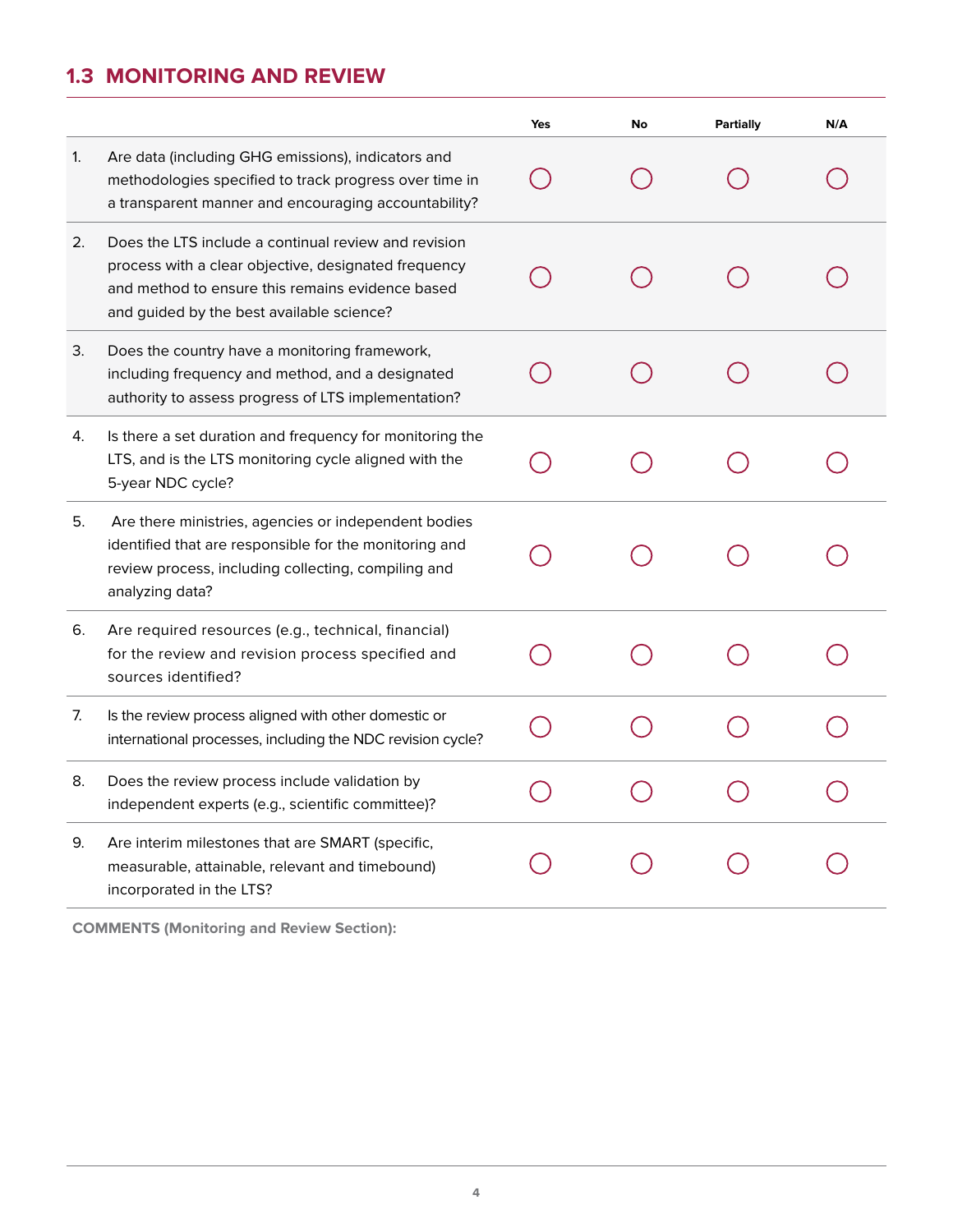# **2. ROBUSTNESS AND AMBITION**

This section examines whether the LTS is robust in design with a high likelihood of achieving targeted climate and development objectives in the face of varied national scenarios. Further, this section considers the articulation of specific LTS targets and indicates how they compare to the status quo – addressing increased mitigation ambition, enhanced and more effectively integrated / mainstreamed adaptation elements and sectoral strategies linked to long-term action plans that will drive the process of achieving LTS targets. Key considerations include:

#### **2.1 VISION AND PRIORITIES**

|    |                                                                                                                                                                                                                                                                                     | Yes | No | <b>Partially</b> | N/A |
|----|-------------------------------------------------------------------------------------------------------------------------------------------------------------------------------------------------------------------------------------------------------------------------------------|-----|----|------------------|-----|
| 1. | Does the LTS include a statement of targeted outcomes<br>such as long-term quantitative targets (mitigation,<br>adaptation, others) and qualitative expectation or visions<br>(e.g., embedding targets in domestic legislation)?                                                    |     |    |                  |     |
| 2. | Does the LTS include sustainable, inclusive<br>development goals or Sustainable Development Goals<br>(SDGs), such as ensuring a just transition for workers,<br>creating decent work and quality jobs and reducing<br>poverty and inequality?                                       |     |    |                  |     |
| 3. | Does the LTS specify how the vision is aligned with the<br>best available science needed to achieve the goals of<br>the Paris Agreement to limit temperature rise, enhance<br>adaptive capacity and strengthen climate resilience,<br>and increase climate finance flows?           |     |    |                  |     |
| 4. | Does the LTS consider goals for human health<br>and well-being?                                                                                                                                                                                                                     |     |    |                  |     |
| 5. | Does the LTS consider goals for environmental quality,<br>such as protection and restoration of carbon-rich and<br>biodiverse ecosystems and reducing air pollution?                                                                                                                |     |    |                  |     |
| 6. | Are there interim milestones specified for desired outcomes?                                                                                                                                                                                                                        |     |    |                  |     |
| 7. | Is information provided on necessary context to the<br>LTS vision and priorities such as relevant national<br>circumstances, objectives and priorities, including GHG<br>emission levels?                                                                                           |     |    |                  |     |
| 8. | Does the LTS explain the base year or starting point<br>as well as GHG and non-GHG target years between<br>now and mid-century, taking into account common but<br>differentiated responsibilities and respective capabilities,<br>in the light of different national circumstances? |     |    |                  |     |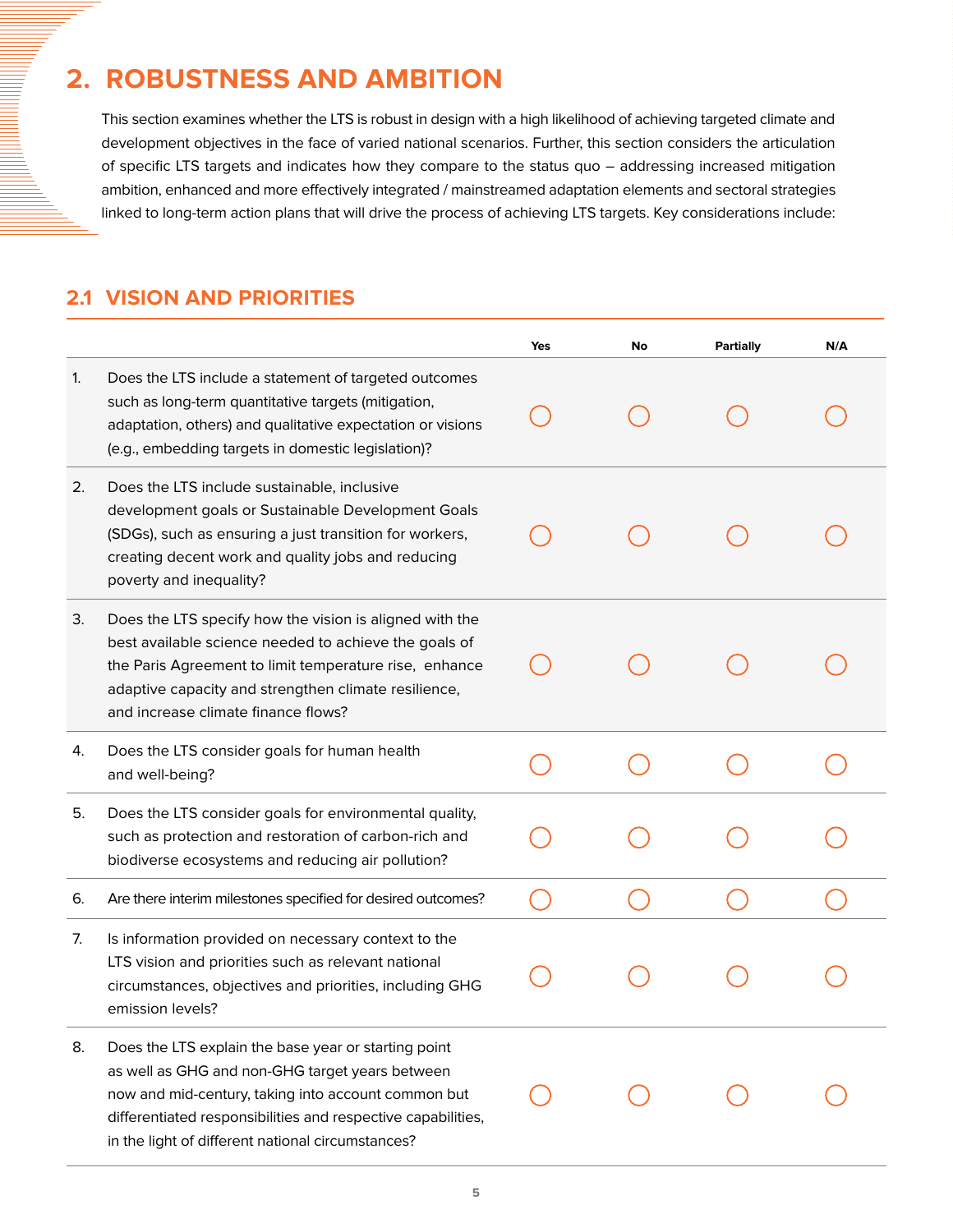|     |                                                                                                                                                                                     | Yes | No | Partially | N/A |
|-----|-------------------------------------------------------------------------------------------------------------------------------------------------------------------------------------|-----|----|-----------|-----|
| 9.  | Does the LTS consider the synergies between<br>mitigation and adaptation efforts and needs?                                                                                         |     |    |           |     |
| 10. | Does the LTS consider economic, social and<br>environmental opportunities and trade-offs associated<br>with the long-term transition to a low GHG emission<br>development strategy? |     |    |           |     |

**COMMENTS (Vision and Priorities Section):**

#### **2.2 MITIGATION**

|    |                                                                                                                                                                                                                                                                                                                                                       | Yes | No | Partially | N/A |
|----|-------------------------------------------------------------------------------------------------------------------------------------------------------------------------------------------------------------------------------------------------------------------------------------------------------------------------------------------------------|-----|----|-----------|-----|
| 1. | Does the LTS include a clear and quantified<br>long-term emissions reduction target?                                                                                                                                                                                                                                                                  |     |    |           |     |
| 2. | Is there a description of how the vision will limit<br>cumulative emissions over time, such as interim<br>milestones with desired emissions levels?                                                                                                                                                                                                   |     |    |           |     |
| 3. | Does the LTS include descriptions of methodological<br>approaches, including models (name and type) used for<br>analyses and underlying assumptions (IPCC inventory<br>methodologies, tiers, Global Warming Potentials, estimated<br>changes in population, energy prices, key emissions<br>drivers, technology costs, gross domestic product, etc.)? |     |    |           |     |
| 4. | Does the LTS indicate when emissions will reach Net Zero?                                                                                                                                                                                                                                                                                             |     |    |           |     |
| 5. | Are the base year, baseline projection and target<br>year(s) clearly indicated?                                                                                                                                                                                                                                                                       |     |    |           |     |
| 6. | Are the sectors and GHG (emissions and sinks) that<br>are covered by the LTS clearly indicated?                                                                                                                                                                                                                                                       |     |    |           |     |
| 7. | Were Net Zero GHG commitments from the national<br>government, businesses, regions, cities, investors, etc.,<br>used to support the formulation of the LTS targets?                                                                                                                                                                                   |     |    |           |     |
| 8. | Does the LTS include short-term policies and actions<br>which would have strong impacts on mid-and long-term<br>trajectories of emissions?                                                                                                                                                                                                            |     |    |           |     |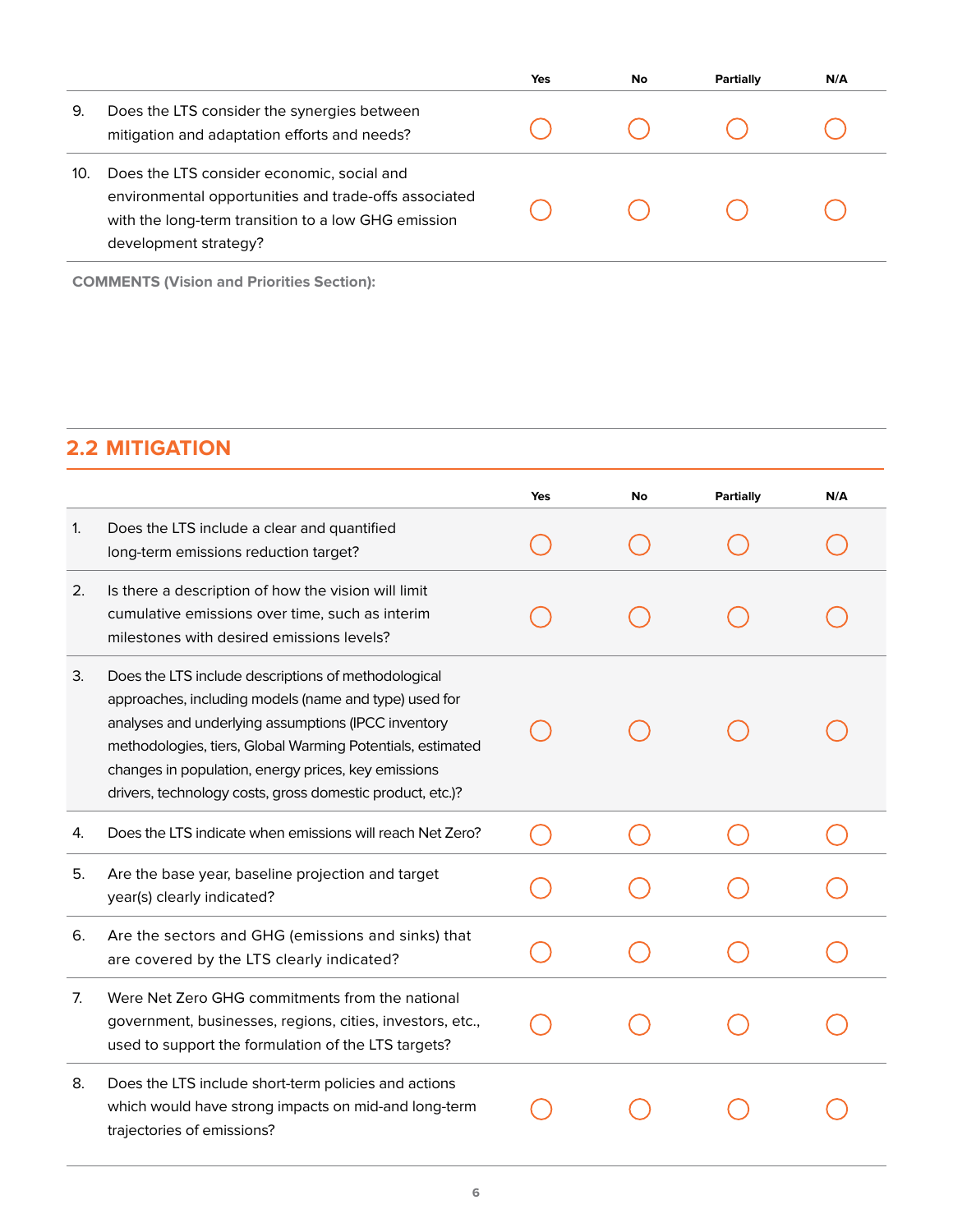|     |                                                                                                                                                                                                   | Yes | No | Partially | N/A |
|-----|---------------------------------------------------------------------------------------------------------------------------------------------------------------------------------------------------|-----|----|-----------|-----|
| 9.  | Does the LTS indicate an estimate for when emission<br>levels will peak?                                                                                                                          |     |    |           |     |
| 10. | Does the LTS indicate the role of international<br>cooperation (such as via international emissions trading)<br>on mitigation and removals in achieving the target?                               |     |    |           |     |
| 11. | Are cut-off years for policies (including fossil fuel<br>phasing out) specified for any baseline scenario?                                                                                        |     |    |           |     |
| 12. | Are descriptions of relevant existing policies<br>incorporated into emissions baselines?                                                                                                          |     |    |           |     |
| 13. | Are assumptions clear about the role of carbon removal<br>(e.g., sinks via afforestation, restoration, direct air<br>capture and storage, bioenergy combined with carbon<br>capture and storage)? |     |    |           |     |
| 14. | Do models and scenarios consider climate risks and<br>uncertainties in the context of long-term planning (e.g.,<br>are risks identified that might result in non-compliance<br>with LTS targets)? |     |    |           |     |
| 15. | Are relevant terms clearly defined, such as "carbon<br>neutrality," or "net-zero" if applicable?                                                                                                  |     |    |           |     |
|     |                                                                                                                                                                                                   |     |    |           |     |

**COMMENTS (Mitigation Section):**

#### **2.3 ADAPTATION AND RESILIENCE**

|    |                                                                                                                                                                                                                                                                                | Yes | No | Partially | N/A |
|----|--------------------------------------------------------------------------------------------------------------------------------------------------------------------------------------------------------------------------------------------------------------------------------|-----|----|-----------|-----|
| 1. | Does the LTS include targets to enhance adaptive<br>capacity, strengthen resilience and reduce vulnerability?                                                                                                                                                                  |     |    |           |     |
| 2. | Does the LTS consider impacts of future climate<br>changes in systems, including long-lived infrastructure,<br>biodiversity, land use and ecosystem services, as<br>well as the risks of inaction with consequences for<br>environmental, social, human and economic outcomes? |     |    |           |     |
| 3. | Is there a focus on the needs and priorities of<br>vulnerable groups, regions and sectors?                                                                                                                                                                                     |     |    |           |     |
| 4. | Is there consideration of the uncertainty associated<br>with future climate risks?                                                                                                                                                                                             |     |    |           |     |
| 5. | Is there a National Adaptation Plan or NAP, and does<br>the NAP have established linkages with the LTS?                                                                                                                                                                        |     |    |           |     |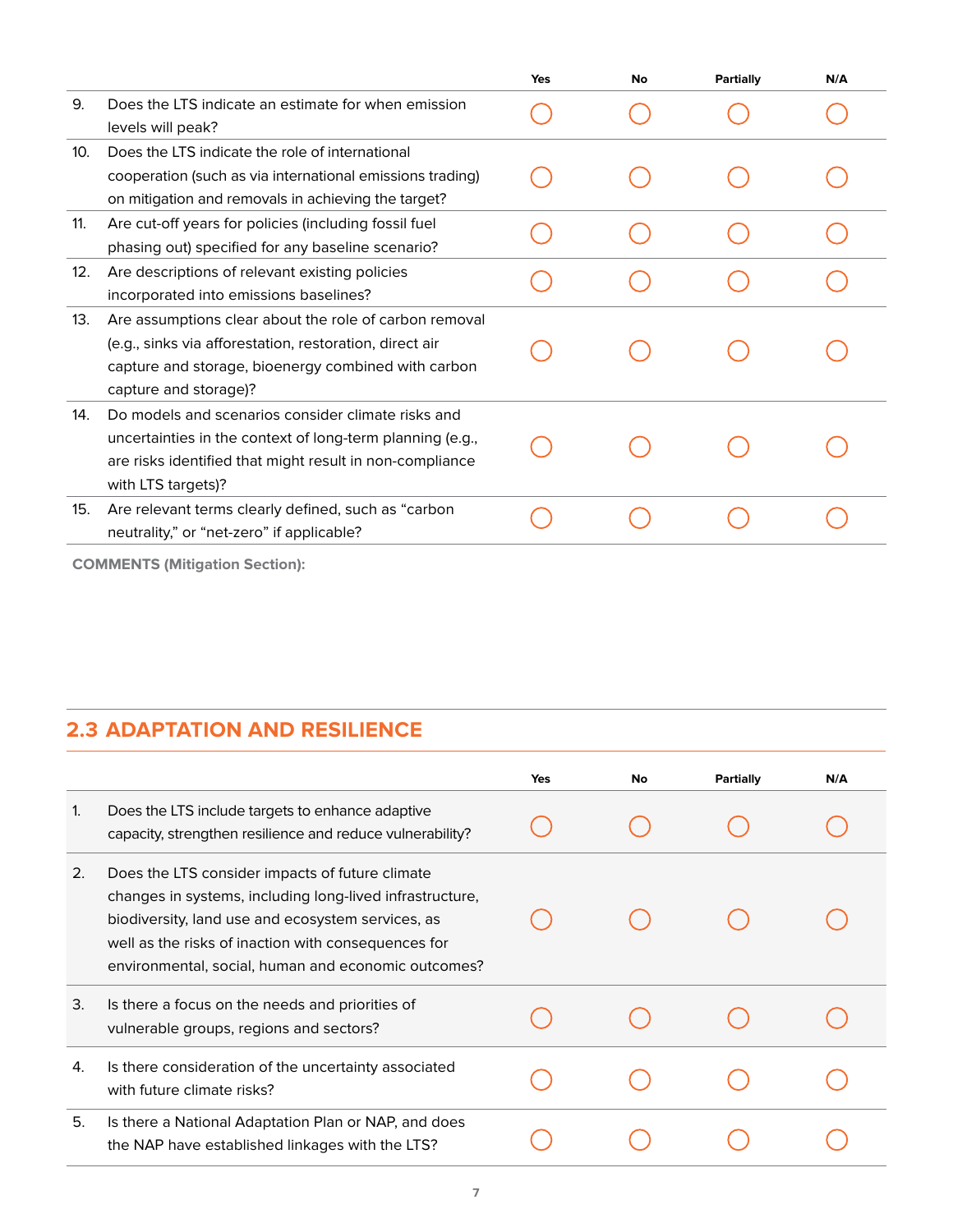|    |                                                                                                                                                                                   | Yes | No | Partially | N/A |
|----|-----------------------------------------------------------------------------------------------------------------------------------------------------------------------------------|-----|----|-----------|-----|
| 6. | Has the uncertainty of future climate risks been<br>incorporated into the LTS?                                                                                                    |     |    |           |     |
|    | Does the LTS consider if mitigation actions proposed in<br>the LTS are subject to climate impacts, and if a higher<br>level of resilience is required (e.g., for infrastructure)? |     |    |           |     |

**COMMENTS (Adaptation and Resilience Section):**

## **2.4 SECTOR-SPECIFIC STRATEGIES**

|    |                                                                                                                                                                                                     | Yes | No | Partially | N/A |
|----|-----------------------------------------------------------------------------------------------------------------------------------------------------------------------------------------------------|-----|----|-----------|-----|
| 1. | Does the LTS specify key sectors of mitigation potential<br>and adaptation needs?                                                                                                                   |     |    |           |     |
| 2. | Does the LTS include strategies and goals (e.g., GHG<br>and non-GHG targets) at the sectoral level for a list of<br>sectors: energy, transport, industry, agriculture, forestry,<br>land use, etc.? |     |    |           |     |
| 3. | Has a strategy been developed on how the LTS vision<br>will be mainstreamed into sectoral plans and policies?                                                                                       |     |    |           |     |
| 4. | Are sectors highlighted that are vulnerable to climate<br>change impacts?                                                                                                                           |     |    |           |     |
| 5. | Does the LTS consider economic, social and<br>environmental opportunities and trade-offs associated<br>with the long-term transition to a low GHG emission<br>development strategy?                 |     |    |           |     |
| 6. | Are opportunities highlighted for areas of innovation,<br>research, development and demonstration?                                                                                                  |     |    |           |     |
| 7. | Are sectorial responsibilities clearly defined and are<br>potential overlaps identified and addressed (e.g.,<br>transport vs. energy)?                                                              |     |    |           |     |
| 8. | Does the LTS support relevant sectors receiving<br>sufficient capacities and funding to incorporate the LTS<br>into their sectorial work?                                                           |     |    |           |     |

**COMMENTS (Sector-Specific Strategies – Mitigation and Adaptation Section):**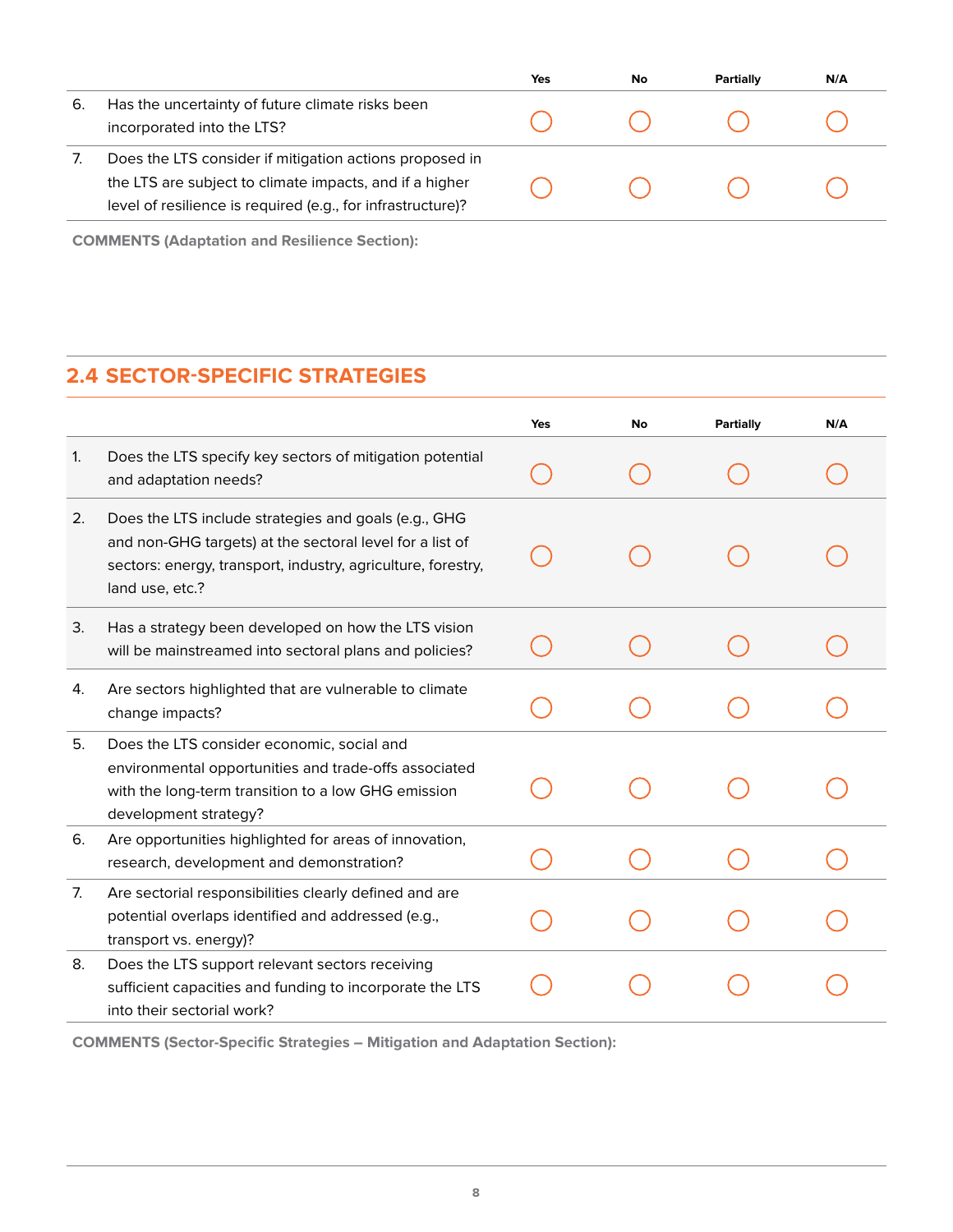# **3. FEASIBILITY**

This section addresses the extent the LTS clearly articulates the processes and plans required for successful implementation, establishing necessary foundations that leverage governments' institutional, human and technological capabilities.

#### **3.1 IMPLEMENTATION APPROACHES AND CAPACITY**

|    |                                                                                                                                                                                         | Yes | No | Partially | N/A |
|----|-----------------------------------------------------------------------------------------------------------------------------------------------------------------------------------------|-----|----|-----------|-----|
| 1. | Has a clear approach been determined to implement<br>the LTS, e.g., via an implementation strategy<br>(e.g., a set of policies or actions to deliver on the<br>commitments or targets)? |     |    |           |     |
| 2. | Is the LTS designed to inform and ensure coherence<br>with short- and medium-term sectoral and cross-<br>sectoral decision-making?                                                      |     |    |           |     |
| 3. | Does the LTS capture the capabilities and resources<br>required for implementation?                                                                                                     |     |    |           |     |
| 4. | Does the LTS prioritize and adequately describe<br>sectoral actions and measures?                                                                                                       |     |    |           |     |
| 5. | Does the LTS examine the feasibility of pathways to<br>reduce GHG emissions to the target level?                                                                                        |     |    |           |     |
| 6. | Does the LTS consider the future workforce needs,<br>including (differentiated by gender) building the right skill<br>sets to realize the transformation inherent in the LTS?           |     |    |           |     |
| 7. | Does the LTS specify areas where further<br>in-country capacity is needed or gaps exist<br>for LTS implementation?                                                                      |     |    |           |     |

**COMMENTS (Implementation Approaches and Capacity Section):**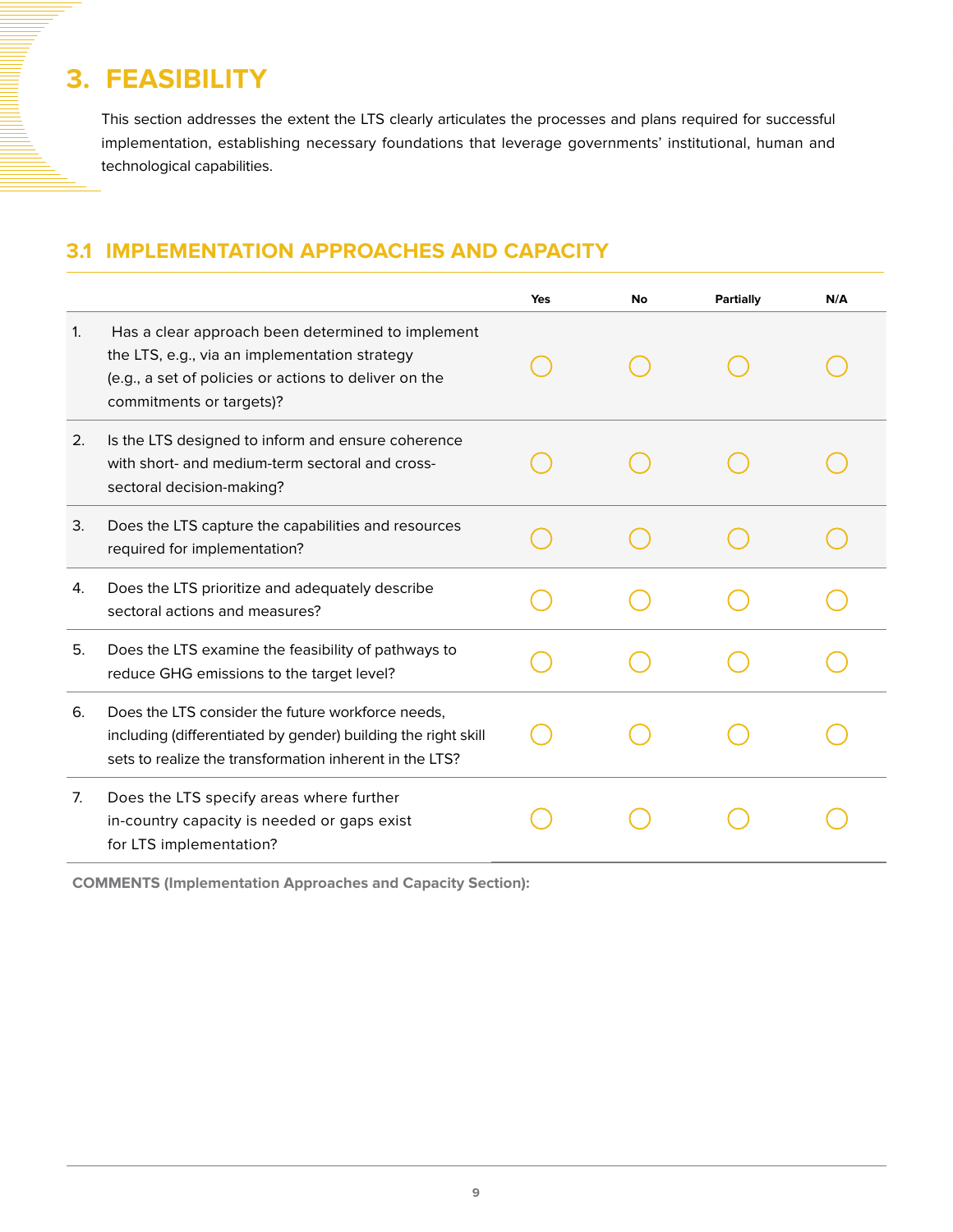# **3.2 FINANCIAL CONSIDERATIONS**

|    |                                                                                                                                                                                                                                                                                                              | Yes | No | Partially | N/A |
|----|--------------------------------------------------------------------------------------------------------------------------------------------------------------------------------------------------------------------------------------------------------------------------------------------------------------|-----|----|-----------|-----|
| 1. | Are estimated financial needs or resource gaps of the<br>LTS identified, if applicable?                                                                                                                                                                                                                      |     |    |           |     |
| 2. | Does the LTS indicate public funding to be directed<br>toward LTS implementation or measures to align public<br>budgeting (e.g., are the objectives of the LTS part of<br>national budget discussions, currently or in the future)?                                                                          |     |    |           |     |
| 3. | Does the LTS identify strategies to scale up private<br>sector investment?                                                                                                                                                                                                                                   |     |    |           |     |
| 4. | Are measures taken to ease transitions to a low-carbon<br>economy, and are early, predictable signals in high-<br>emitting sectors being delivered to facilitate transition?                                                                                                                                 |     |    |           |     |
| 5. | Does the LTS include or refer to development of a<br>financial or resource mobilization strategy for achieving<br>targets (e.g., putting in place the right investments,<br>incentives, signals and systems to finance the LTS,<br>mechanisms to contribute to mitigation per Paris<br>Agreement Article 6)? |     |    |           |     |
| 6. | Are areas identified where international cooperation<br>was secured or may be needed?                                                                                                                                                                                                                        |     |    |           |     |
| 7. | Do the LTS and selected sectoral approaches consider<br>how to avoid lock-in (of technologies or infrastructure<br>associated with high-emitting sectors) and estimate the<br>financial implications of stranded assets?                                                                                     |     |    |           |     |
|    |                                                                                                                                                                                                                                                                                                              |     |    |           |     |

**COMMENTS (Financial Considerations Section):**